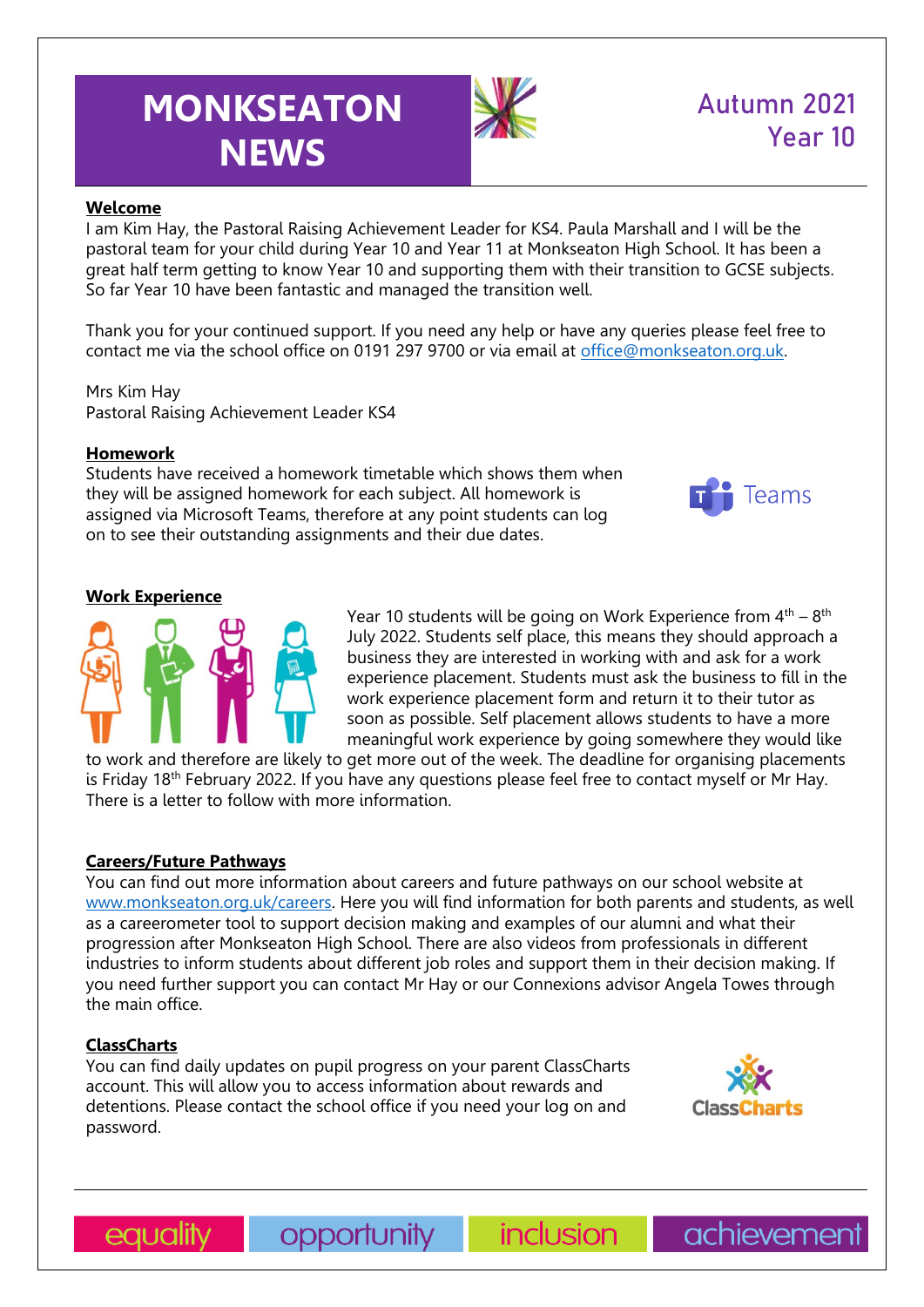# **Year 10 Subject Award Winners:**

### **Well Done to our subject stars this half term!**

Art – Hannah Moffit Biology – Lily Bishton Business – Junior Stearman Chemistry – Leighton Lindley Computer Science – Tom Archer English – Eve Stonley French – Kyle Griffiths Geography – Aayan Chowdhury History – Billy Sharpe Health and Social Care – Olivia Stringfellow Hospitality – Storm Matheson I media – Ruby Nelson Maths – Kyle Griffiths Music- Lily Morgan P.E. – Evie Sursham Performing Arts- Katelyn Leadbitter Physics – Rhyana Bernard Spanish – Jessica Roberts



# **Year 10 will be studying the following topics in the next half term:**

#### **Maths Foundation**

- Pythagoras and **Trigonometry**
- **Probability**

#### **Business**

- Stakeholders
- Aims and Objectives
- Business Growth
- Expansion

#### **History**

- Wall Street Crash and its effects on Germany
- How the Nazis consolidate their election victory 1933-34
- Life in Nazi Germany 1934-39

# **Performing Arts**

- Devise and perform a piece of original verbatim theatre
- Perform an extract from the pantomime 'Peter Pan'

#### **Maths Higher**

- Simultaneous Equations
- **Transformations**
- Inequalities

#### **Computer Science**

- Memory and Storage
- Networking
- Programming

# **Geography**

- Coastal landscapes
- River landscapes
- Practicing map skills

# **Hospitality**

- Food Spoilage and Food Poisoning
- Food safety legislation
- Sauce preparation
- Pasta making

#### **English**

- Literature: 'Macbeth'
- Literature: Unseen poetry

#### **iMedia**

- Client requirements
- Planning documents
- Begin the coursework

# **Music**

- Perform cover versions of songs from stadium rock, soul and reggae
- Discover minimalist music and 'prepare' a piano

# **Health and Social Care**

- Factors that affect your development
- Life events
- **Marriage**
- **Bereavement**
- Illness/accidents

equality

opportunity

*inclusion* 

achievement